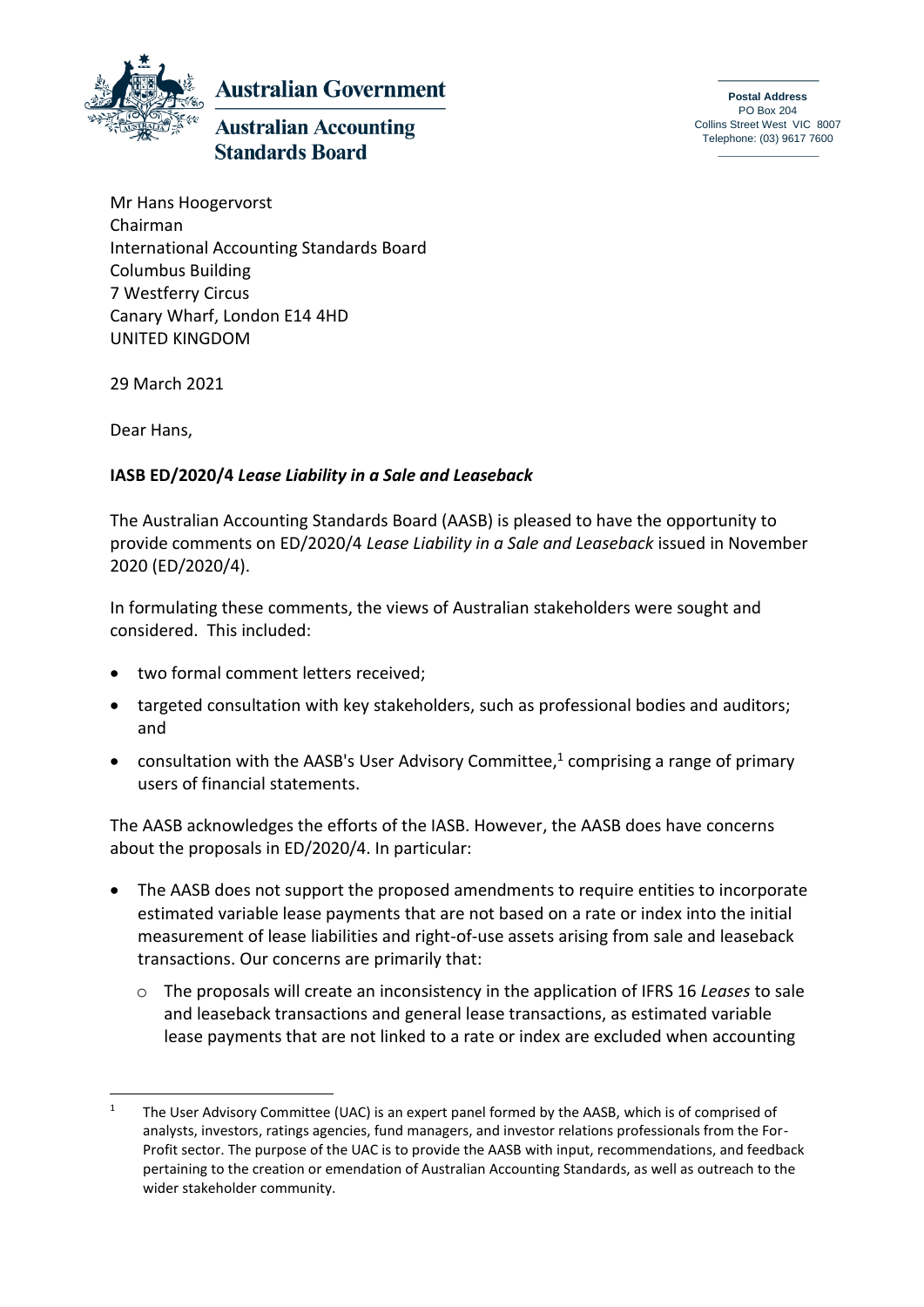for general leases due to the inherent measurement uncertainty associated with estimating such payments.

- o Determining variable future lease payments that are not based on a rate or index will lead to increased measurement uncertainty due to the significant judgement that may be required. For example, some sale and leaseback arrangements may have long leaseback terms (e.g., 10+ years) and may include variable lease payments based on factors such as market movements for which there is no external evidence. The variable lease payments may also be subject to an annual revaluation.
- The AASB suggests that making the proposed amendments before the postimplementation review of IFRS 16 may be premature. As the Standard has only recently become applicable, considering the need for possible amendments as part of the postimplementation review will allow more time to obtain a greater understanding of the significance and prevalence of this particular issue.

Overall, the AASB does not support the proposals in ED/2020/4. We suggest that the matter should be re-examined in light of the above concerns, ideally in conjunction with the postimplementation review of IFRS 16.

If you have any questions regarding this letter, please contact me or Kimberley Carney, Senior Manager [\(kcarney@aasb.gov.au\)](mailto:kcarney@aasb.gov.au).

Yours sincerely,

Andoll

Dr. Keith Kendall AASB Chair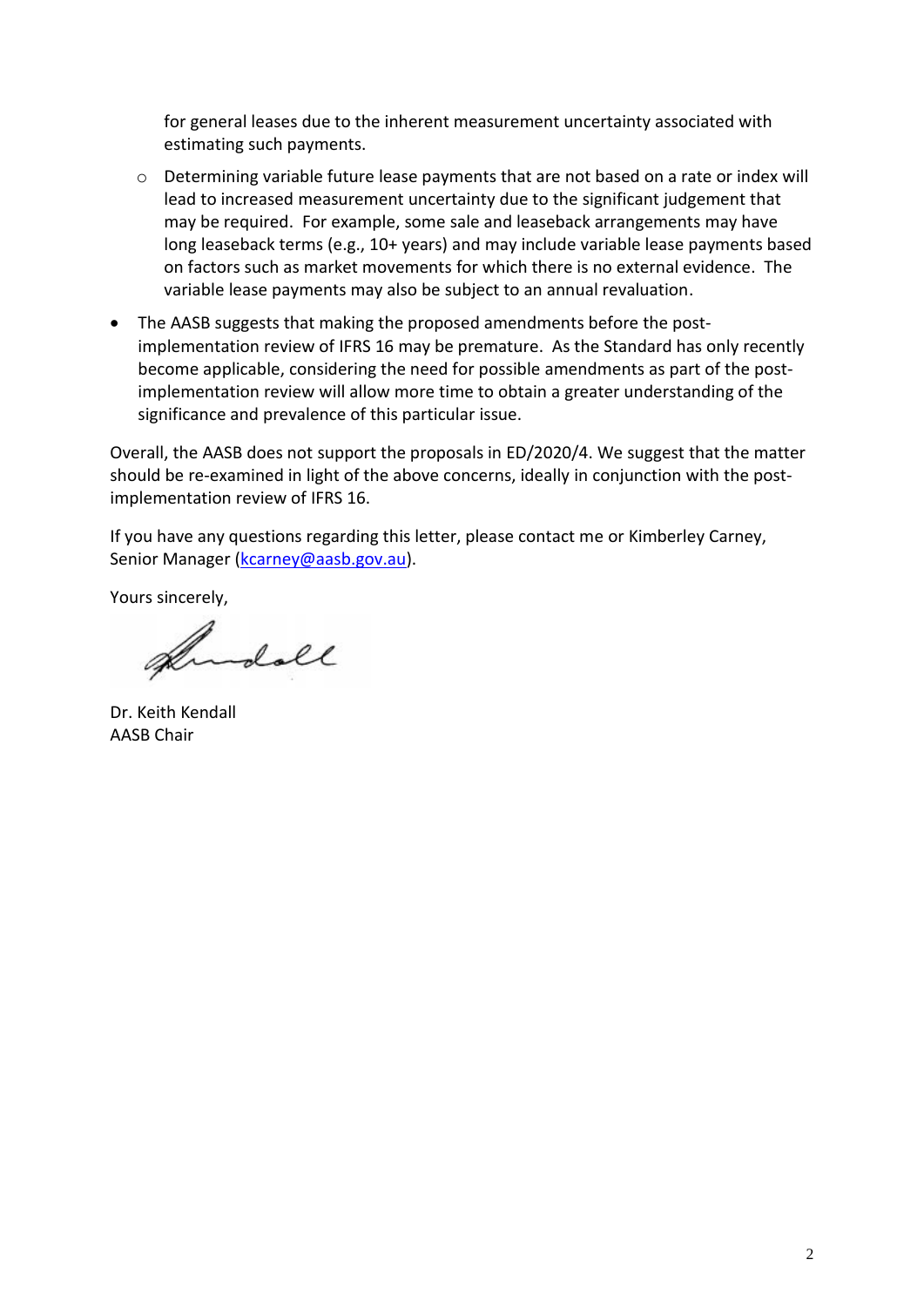APPENDIX A – Responses to questions raised in ED/2020/4

**Question 1—Measurement of the right-of-use asset and lease liability arising in a sale and leaseback transaction (paragraphs 100(a)(i), 100A and 102B of the [Draft] amendment to IFRS 16)**

The [Draft] amendment to IFRS 16 Leases applies to sale and leaseback transactions in which, applying paragraph 99 of IFRS 16, the transfer of the asset satisfies the requirements to be accounted for as a sale of the asset. The [Draft] amendment proposes:

- (a) to require a seller-lessee to determine the initial measurement of the right-ofuse asset by comparing the present value of the expected lease payments, discounted using the rate specified in paragraph 26 of IFRS 16, to the fair value of the asset sold (paragraph 100(a)(i));
- (b) to specify the payments that comprise the expected lease payments for sale and leaseback transactions (paragraph 100A); and
- (c) to specify how a seller-lessee subsequently measures the lease liability arising in a sale and leaseback transaction (paragraph 102B).

Do you agree with this proposal? Why or why not? If you disagree with the proposal, please explain what you suggest instead and why.

The AASB disagrees with the IASB's proposal to include estimated variable lease payments that are not linked to a rate or index in the measurement of lease liabilities and right-of-use assets arising from sale and leaseback transactions.

We are concerned that:

- the proposals will create an inconsistency in applying IFRS 16 to sale and leaseback arrangements and general leases transactions, as estimated variable lease payments that are not linked to a rate or index are excluded when accounting for general leases due to the inherent measurement uncertainty associated with estimating such payments;
- this inconsistency may reduce the comparability of financial statements as leases with equivalent terms, for potentially the same underlying assets, will be accounted for differently. Feedback received during outreach indicates that stakeholders believe such reporting may lead to confusion for both preparers and users of financial statements;
- the inclusion of variable lease payments that are not based on a rate or index may lead to increased estimation uncertainty because preparers may be required to exercise significant judgement in calculating expected future lease payments. For example, we understand that some sale and leaseback transactions may have long leaseback terms (e.g., 10+ years) and may include variable lease payments based on factors such as market movements for which there is no external market evidence. The variable lease payments may also be subject to an annual revaluation. The proposals may also increase the propensity for managerial bias in forecasting, given the effect the forecasts may have